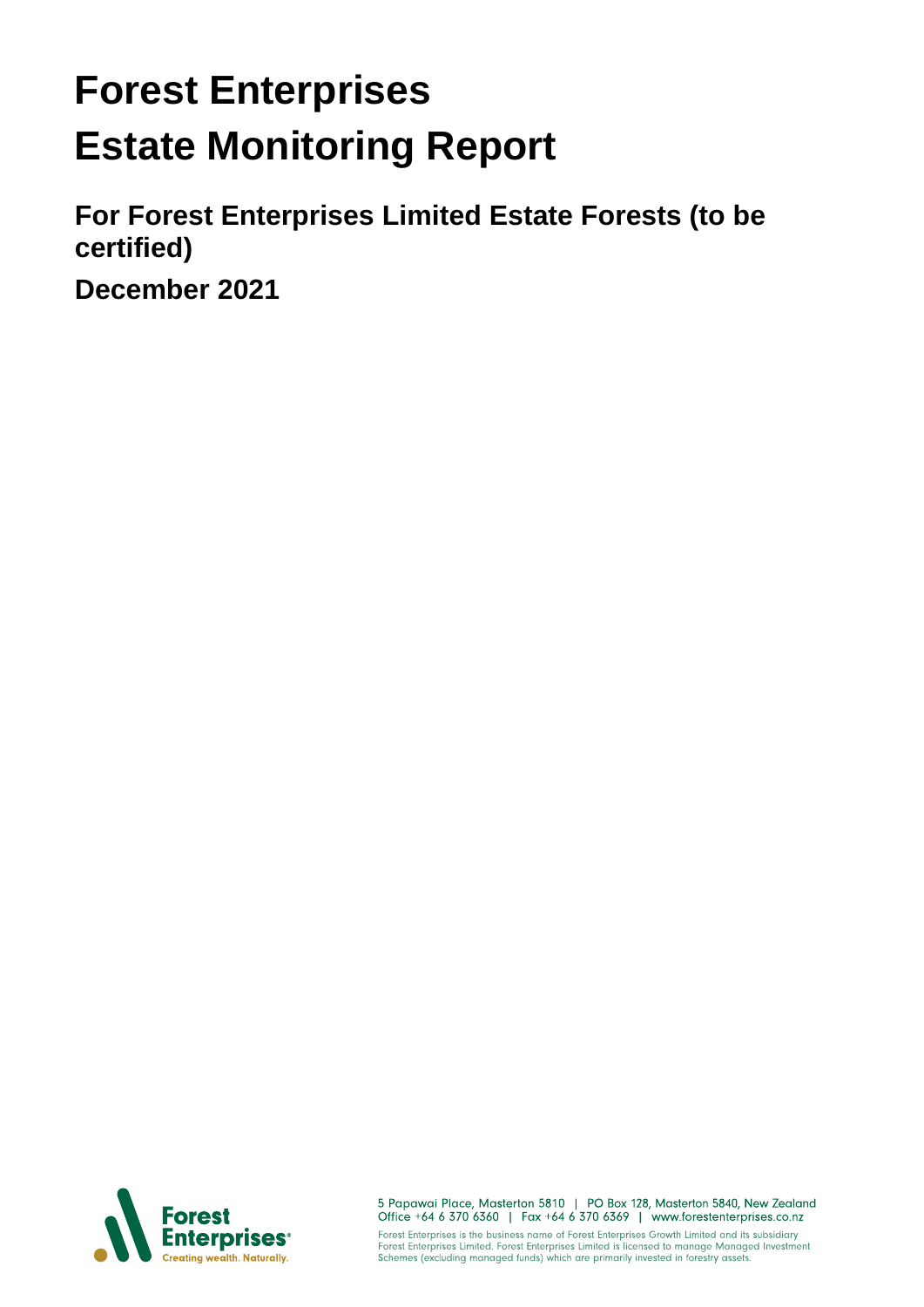# **Monitoring Strategy**

Forest Enterprises' monitoring strategy is aligned with Forest Stewardship Council Certification. It covers the criteria outlined in FSC-STD-01-001 V5-2 International Standard and FSC New Zealand Standard 3.8 2019 draft.

As at December 2021, Forest Enterprises pursuing FSC Forest Certification for part of the forest estate it manages on behalf of 6,500 retail investors who proportionally own the forests. Forest Enterprises Limited (FEL) is a licensed manager of forestry Managed Investment Schemes under New Zealand's Financial Markets Conduct Act 2013. Forest Enterprises Growth Limited is the Forest Manager for the forestry investments.

Forest Enterprises aims to follow the mentioned principles for other forest land under its management.

Forest Enterprises staff, contractors and their employees follow sound environmental practices for all operations, so that the value of the forest asset continues to be enhanced.

Below is Forest Enterprises' Monitoring Plan, from which a public summary will be published annually.

**Note: Commercially sensitive or personal details are not publicised.** 

| <b>Element</b>                             | <b>Indicators</b>                                                                           | <b>Rationale</b>                                                                                                | <b>Procedures</b>                                                                                   | Frequency                                                         |
|--------------------------------------------|---------------------------------------------------------------------------------------------|-----------------------------------------------------------------------------------------------------------------|-----------------------------------------------------------------------------------------------------|-------------------------------------------------------------------|
| Crop Yields/<br>Reconciliation             | Tonnes/ha                                                                                   | Efficiency and<br>effectiveness of harvest<br>Accuracy of planning                                              | Volumes from FLITS<br>Compare volumes and<br>grades against<br>inventory predictions                | Monthly<br>Full reconciliation<br>at completion of the<br>block   |
| <b>Growth Rates</b>                        | Increment in tonnes or<br>productivity m3/ha                                                | Productivity of<br>the forest                                                                                   | Permanent Sample<br>Plots (PSP)                                                                     | Annual<br>Bi-annual<br>Tri-annual                                 |
| Changes to Flora &<br>Fauna                | Species presence/absence<br>Regen present<br>Rare, Threatened &<br>Endangered species (RTE) | <b>Biodiversity monitoring</b>                                                                                  | As per agreed<br>forest monitoring plan<br>Contractor and<br>staff reporting                        | 5-yearly<br>Before and after<br>harvest<br>Summarised<br>annually |
| <b>Forest Health</b>                       | New forest pests or<br>diseases                                                             | Crop health                                                                                                     | Routine forest<br>inspections                                                                       | As required                                                       |
| Environmental<br><b>Impacts Assessment</b> | See EIA procedure                                                                           |                                                                                                                 |                                                                                                     | As required                                                       |
| Social Impacts                             | Employee numbers<br>H&S statistics - Loss Time<br>Injury Rate (LTIR)                        |                                                                                                                 |                                                                                                     |                                                                   |
| Post-Harvest                               | Waste<br>Soil disturbance                                                                   | Contract management                                                                                             | Staff visits<br>Post-harvest<br>inspection                                                          | Monthly                                                           |
| <b>High Conservation</b><br>Areas          | Weed and pest control<br>Photo points<br>Ecological consultant<br>analysis                  | Protect and monitor<br>sensitive ecological<br>areas                                                            | Weed and pest control<br>visits and monitoring<br>Photo points<br>Ecological consultant<br>analysis | Annually and pest<br>control as required<br><b>Bi-annually</b>    |
| <b>Water Quality</b>                       | As required by<br><b>Resource Consent</b>                                                   | Ensure operations<br>maintain water quality                                                                     | SHMAK testing in<br>specific catchments of<br>operational forests                                   | March/April and<br>October/November                               |
| <b>Efficacy of Pest Control</b>            | Possum Residual Trap<br>Catch (RTC)<br>Hunter returns<br>Compliance reports (weeds)         | Maintain forests in good Cooperate with AHB<br>condition<br>Comply with Regional<br>Pest Management<br>Strategy |                                                                                                     | As required and<br>annually                                       |

**Table 1. Forest Enterprises monitoring plan**

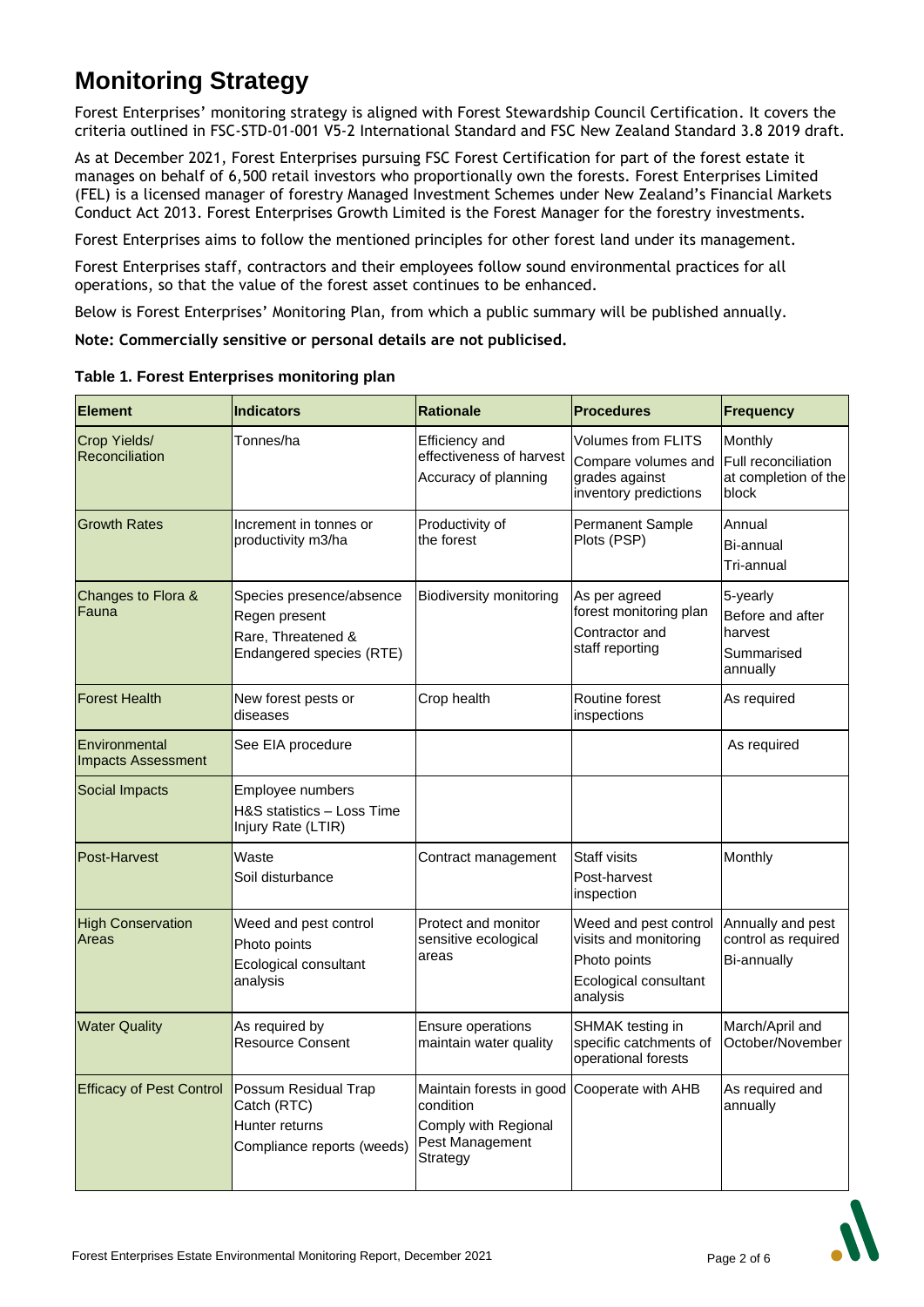| <b>Wildings</b>      | <b>IRemoval</b>           | Good<br>management practice<br>Comply with RPMS | Spray or fell | As required   |
|----------------------|---------------------------|-------------------------------------------------|---------------|---------------|
| <b>Pesticide Use</b> | See chemical requirements |                                                 |               | Annual report |

### **Native Flora and Fauna**

- Plant and pest control are monitored by Forest Enterprises staff (wildings, etc.) and Hunting Permit Kill count results.
- Rare, Threatened and Endangered (RTE) Species: Ecological consultants surveyed 19 forests and reports were produced in June 2021. Results from the reports are that RTE species such as Falcon, Whitehead and Long-tail bats may be present. RTE posters have been distributed to contractors. The Survey123 app has had 8 RTE submissions of NZ Falcon. One other RTE species have been identified in the FEL Estate.
- High Conservation Value Sites: Ecological consultants surveyed 19 forests and reports were produced in June 2021. One HCV3 site was identified in Gisborne. No HCV 4-6 sites were identified.

### **Water Monitoring**

• SHMAK (Stream Health Monitoring and Assessment Kit) monitoring sites for FEL catchments have been tested for the Spring season and the results show Wairarapa forests are Very good to Moderate and Gisborne forests are Moderate to Poor. On November 4<sup>th</sup> Gisborne, more specifically Tairāwhiti district, was declared to be in a state of emergency due to one months' worth of rainfall in 24 hours. This caused townships to evacuate due to surface flooding. The river tests for Gisborne were performed 3 weeks after the rainfall event and look to have not normalized [\(https://www.lawa.org.nz/learn/factsheets/benthic](https://www.lawa.org.nz/learn/factsheets/benthic-macroinvertebrates/)[macroinvertebrates/\)](https://www.lawa.org.nz/learn/factsheets/benthic-macroinvertebrates/). In Autumn 2021, Gisborne testing sites showed Very Good to Moderate results but note the Autumn testing sites are in different locations to the Spring testing sites.



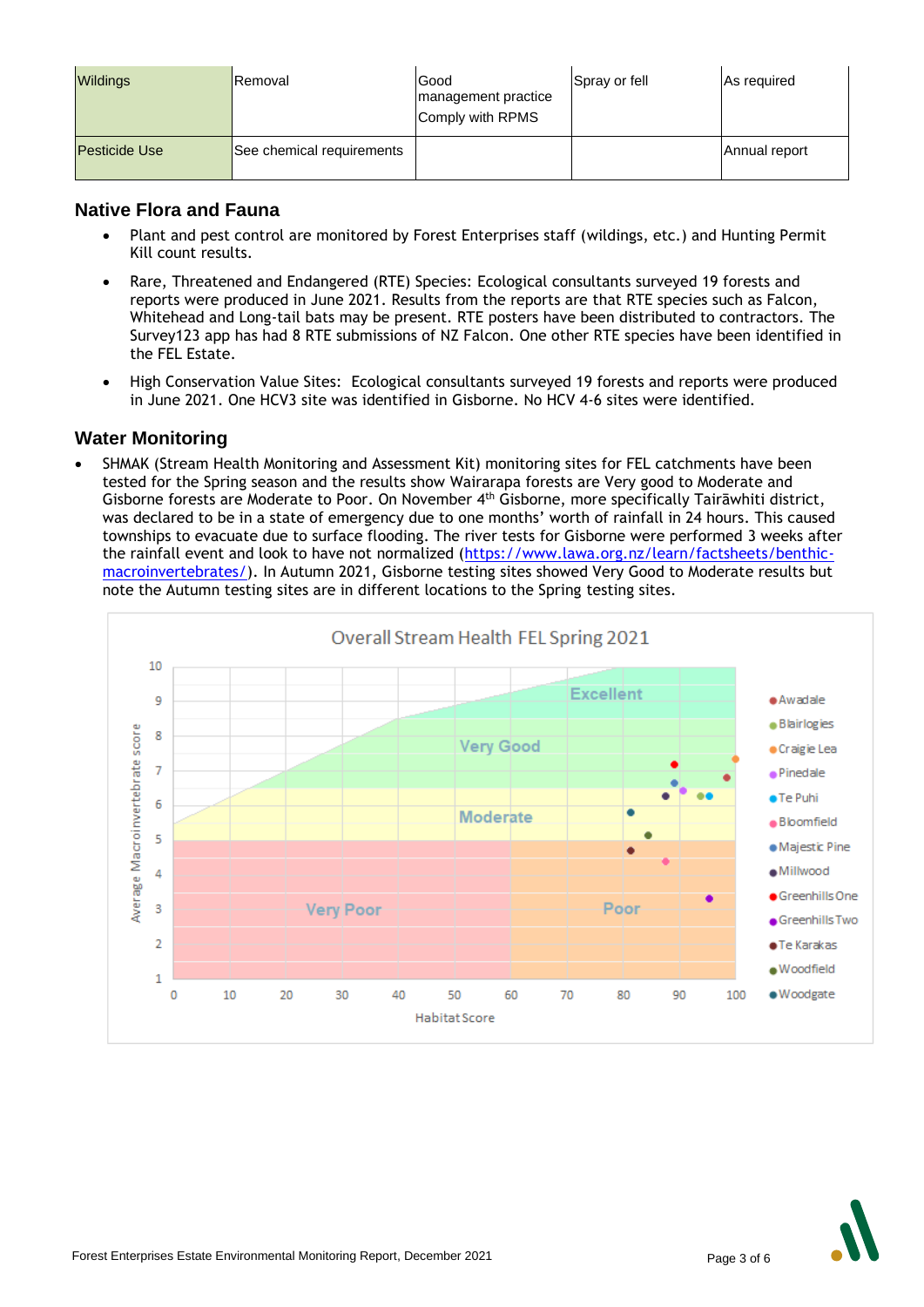

Source[: https://www.gdc.govt.nz/environment/maps-and-data/rainfall-data](https://www.gdc.govt.nz/environment/maps-and-data/rainfall-data)



- Due to the seeking of further certification of Forest Enterprises Growth FSC Forest Management, before the 2021 Spring season the testing sites were reviewed and were refined to be more strategic to cover larger catchments. If the quality of the results decline, an investigation will occur to identify the cause of the degradation (whether is it a cause of our own or a neighbour etc).
- Rivers in Forest Enterprises management are classified in accordance with National Environmental Standards for Plantation Forestry (NES-PF) and Regional Water Plans therefore ensuring appropriate and best environment practices are used.

### **Forest Health Monitoring**

• Forest health surveys are underway for 2021.

### **Waahi Tapu and Archaeological Sites**

• Waahi Tapu and Archaeological Sites are mapped, and identification/notification booklets and posters have been issued to contractors. No new sites have been identified during 2021.

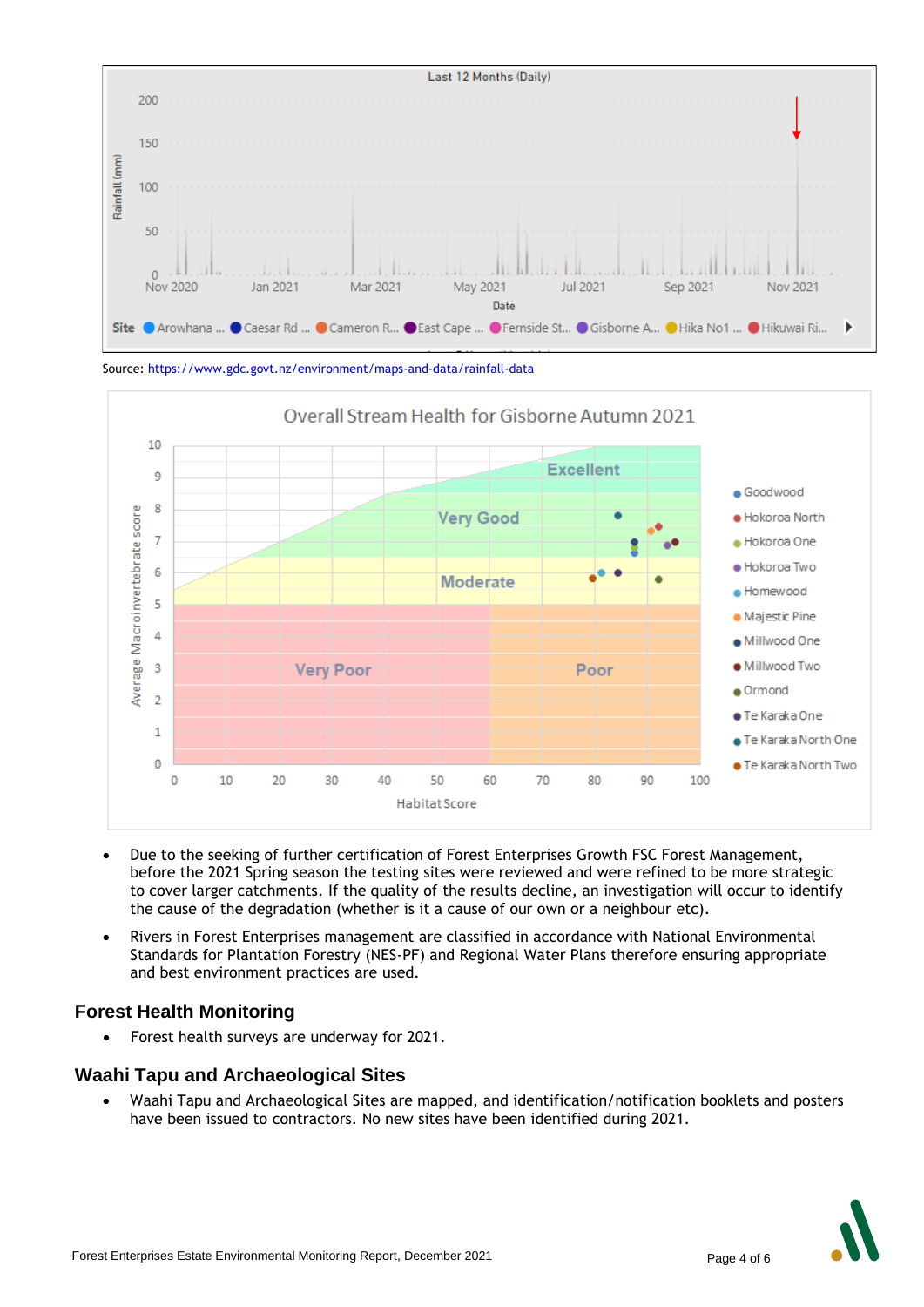## **Health and Safety**

Forest Enterprises uses the IRIS (Incident Recording Information System) through the New Zealand Forest Owners Association (FOA) to input all accident and incidents data which includes:

- Hours worked
- Near misses
- **Medical injuries**
- Lost time injuries

The system is used to monitor improvements in Health and Safety, to compare data against industry and is aligned with our system and goal of "Zero Harm" by 2020.



#### **Figure 1. Health and Safety Statistics – Forest Enterprises and Industry, January to December 2021**

Figure one shows FELs health and safety statistics for; Total Injury Frequency Rate (TIFR), Lost Time Injury Frequency Rate (LTIFR), and Injury Severity Rate.

- TIFR is calculated using lost time injuries and medical treatment injuries per 1,000,000 labour-hours worked.
- LTIFR calculates the number of lost time injuries per 1,000,000 labour-hours worked. For example, an LTIFR of 7 shows that 7 lost time injuries occur on a jobsite every 1 million labour-hours worked.
- The Injury Severity Rate is the number of lost workdays experienced per 100 workers. The injury severity rate shows the extent of the safety anomalies by revealing how critical the injuries and illnesses are. The theory is that an employee who takes time to return to work after injury had a more severe problem than one who can return immediately.

#### **Pesticides and Chemical Use**

- Forest Enterprises has 14 FSC approved ESRA's.
- Forest Enterprises continues is to be a part an FSC cluster group and follow industry best practices (ECoP).
- Forest Enterprises continues to provide funding into industry cooperative research programmes in order to develop alternatives to highly hazardous chemicals.
- Forest Enterprises monitors the use of pesticides and chemicals (active ingredient and rate applied) within FEL Estate. Below is the list of pesticides and chemicals used during this year: